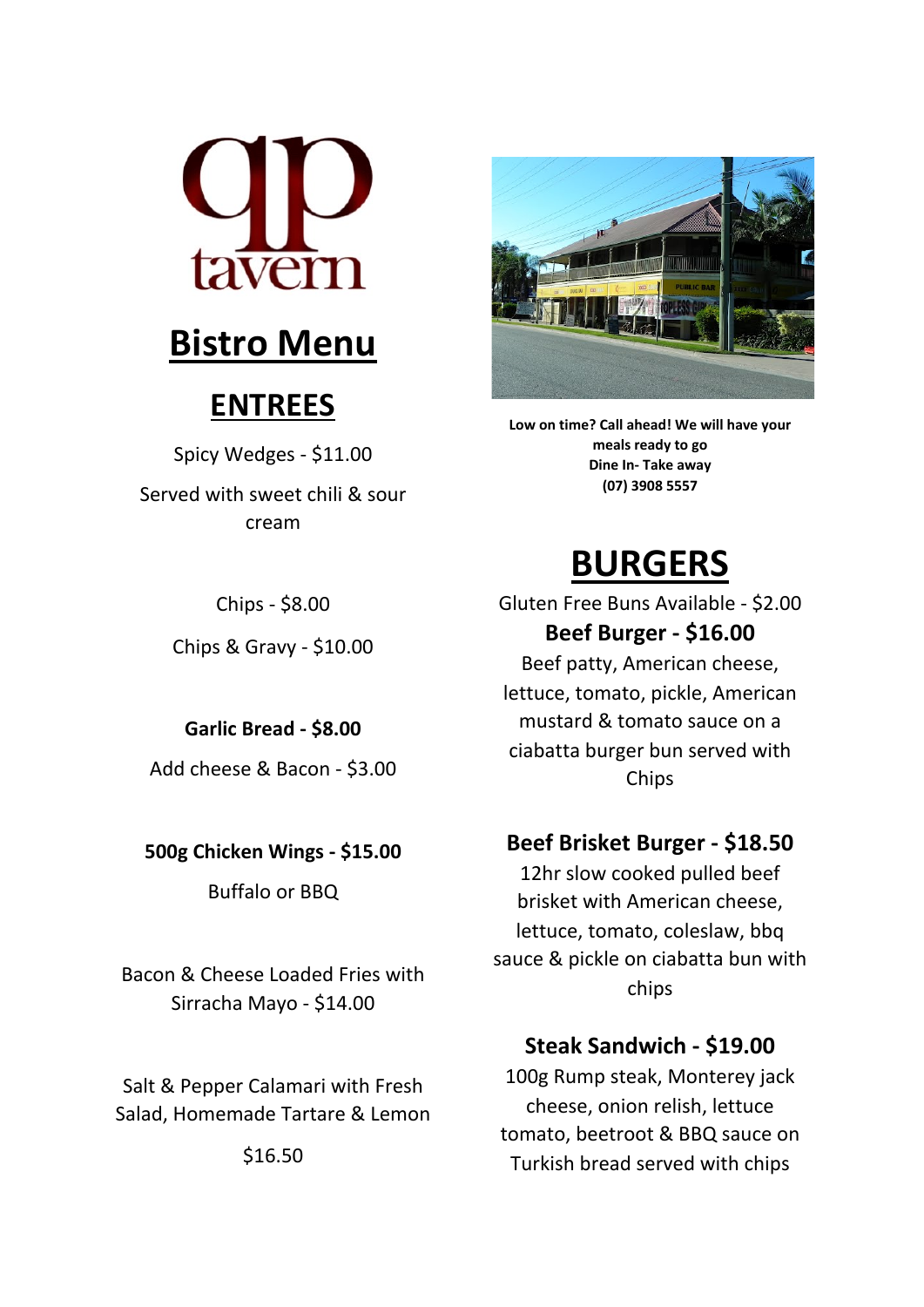# **MAINS**

#### **Bangers & Mash - \$19.50**

Thick old English pork sausages served with mashed potato, seasonal veg & onion gravy

#### **Chicken Carbonara - \$20.50**

Chicken, bacon & mushroom in parmesan cream sauce with fettuccini topped with parmesan cheese & fresh herbs Add Garlic bread - \$4.00

#### **Chicken Schnitzel - \$19.00**

Served with chips / salad or mash / veg

### **Beer Battered Fish & Chips - \$19.50**

Crispy whiting fillets served with chips, salad, tartare sauce & lemon

#### **Chicken Parmigiana - \$22.00**

Served with chips / salad or mash / veg

#### **Garlic Prawns - \$23.50**

Prawns cooked in a garlic & parmesan cream sauce served with chefs coconut rice, sautéed broccoli finished with herbs & lemon

### **Pear & Blue Cheese Salad -\$14.00**

Freshly sliced pear, Danish blue cheese, toasted walnuts, mesclun lettuce, tossed with Italian dressing

**Add chicken - \$6.00 Add Smoked Salmon - \$7.00**

#### **Caesar Salad - \$14.00**

Cos lettuce, garlic croutons, crispy bacon bits, shaved parmesan, boiled egg, anchovies and creamy Caesar dressing **Add chicken - \$5 Smoked Salmon - \$6**

#### **200g Rump Steak - \$21.00**

200g grain fed beef rump MSA served with chips / salad or mash / veg with your choice of sauce

#### **300g Rump Steak - \$27.00**

300g grain fed beef rump MSA served with chips / salad or mash / veg with your choice of sauce

**Chefs Steak Special Market Price Please see bistro board Add Garlic Prawns - \$9.00**

**Choice of Sauces** Gravy, Mushroom, Pepper